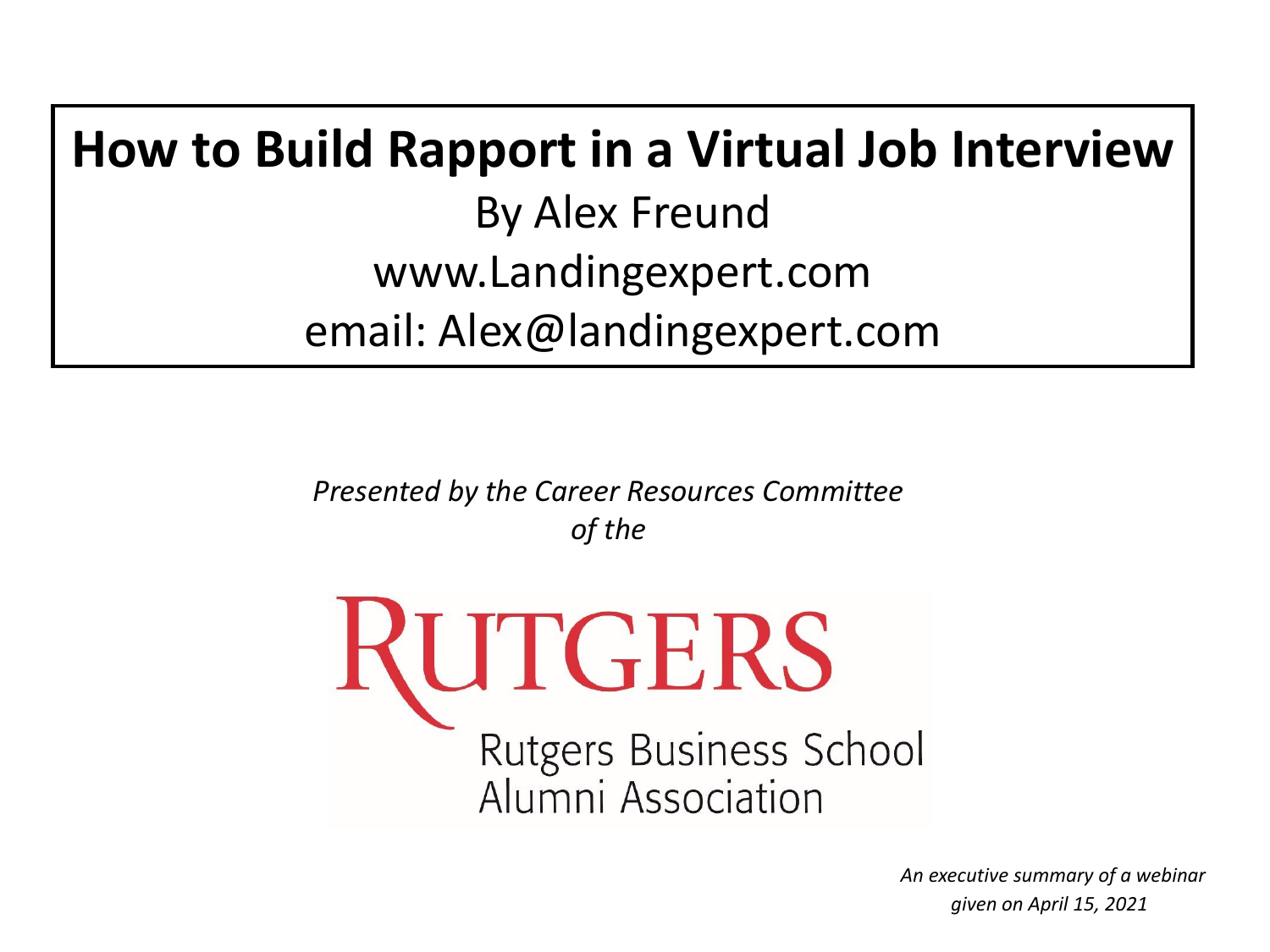## **Two Kinds of Virtual Interviews**



For *both types* of virtual interviews:

oEstablish an emotional connection by building rapport with the interviewer;

it is natural to build rapport with people we like

oFocus on body language

oSit squarely facing the monitor

oPrepare or at least appear to be prepared

oDo not recite your resume or share life story

oStay on point

oAvoid being long-winded

For *computer or machine* interviews specifically...

o**PRACTICE**... It is possible to practice AVI's or asynchronous video interviews online.

*Here is an example of a website to help you practice for a small fee:* 

#### *www.interviewfocus.com*

Get used to the typical mode/sequence of machine interviews:

- Question is posed
- You're given a set amount of time to think
- Then click when ready to give/record your response



\* *And viewed briefly at another time by a human*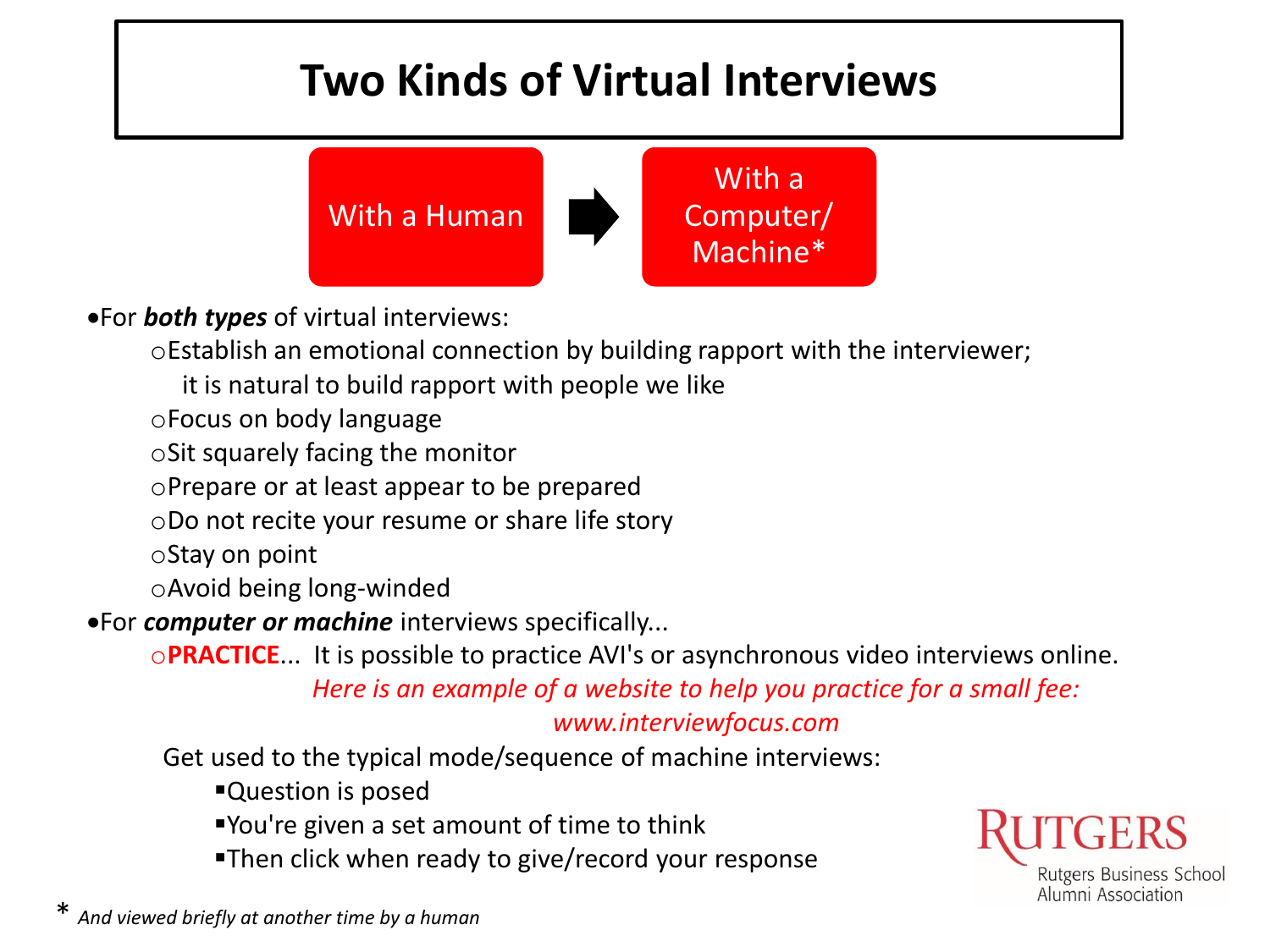## **Why it's so important to** *look and behave* **your best , especially in a virtual interview**

•Three kinds of "influence" during an interview

oRational (skills, accomplishments, degree, employers, job titles) oEmotional (brand, culture, reputation, prestige, authority, perception)

oBehavioral (looks, attire, age, communication, body language)

•Emotional influence is the strongest influence!

•Critical to establish an emotional connection;

know you + like you = trust  $-$  i.e. someone they want to do business with and work with.

•Hiring decisions are made on what they see:

- 55% of communication is body language
- 38% is voice
- •Important to focus on your body language during a virtual interview by paying attention to emotional influence factors
- •Talk about your adaptability and cultural fit with the hiring organization
- Very important: BE PREPARED

Rutgers Business School Alumni Association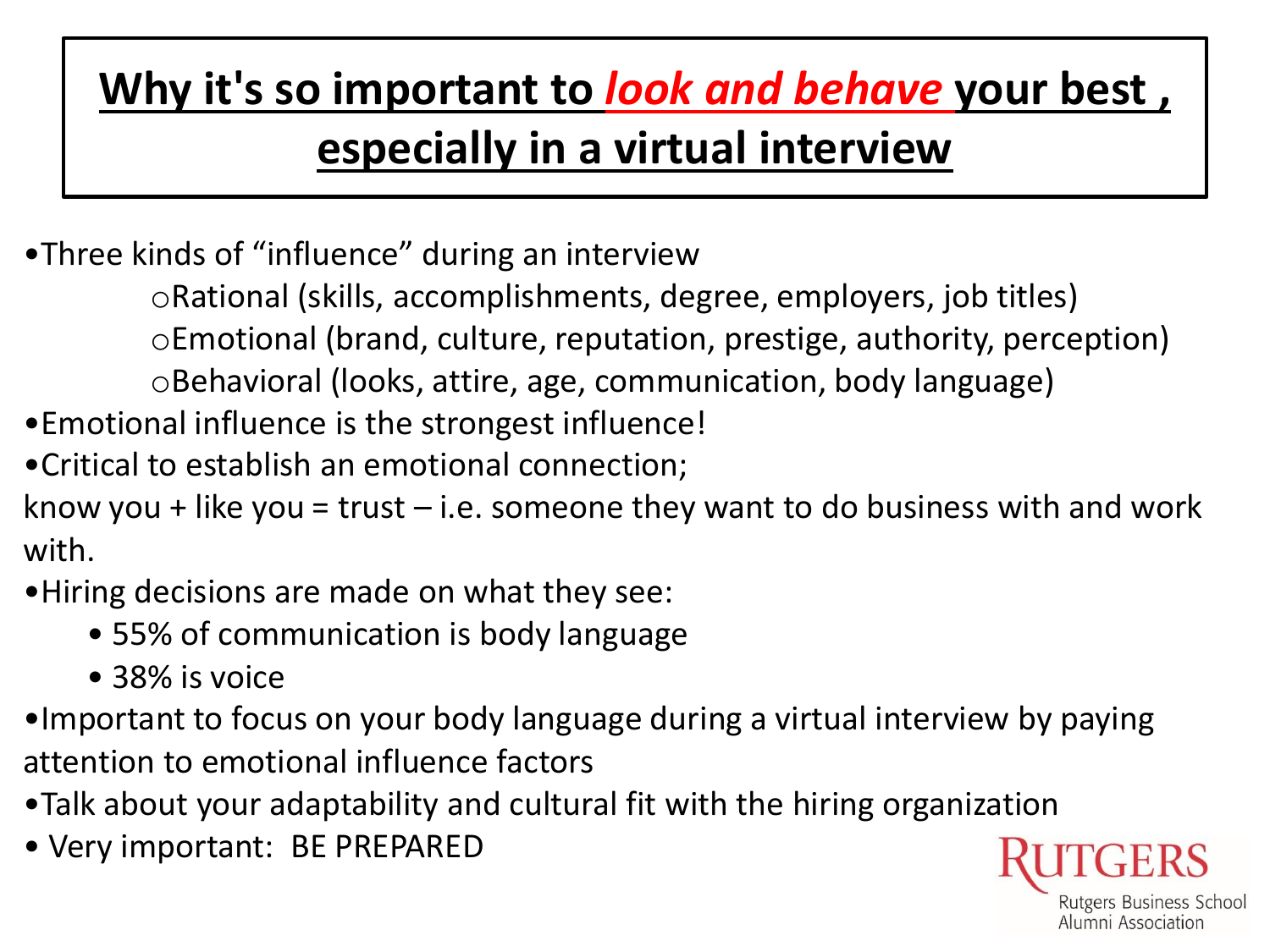### **Technical Takeaways Regarding Computer Set-up**

- Light your face; avoid shadows and backlight
- Use a non-distracting, plain background
- Camera should be eye level, not on chin or neck or chest
- **•If using a headset, make sure it's comfortable and delivers clear** sound
- Dress appropriately, as if you were interviewing in person
- Determine your best close-up image distance and position in frame
- Make eye contact/ look at the interviewer on screen when speaking